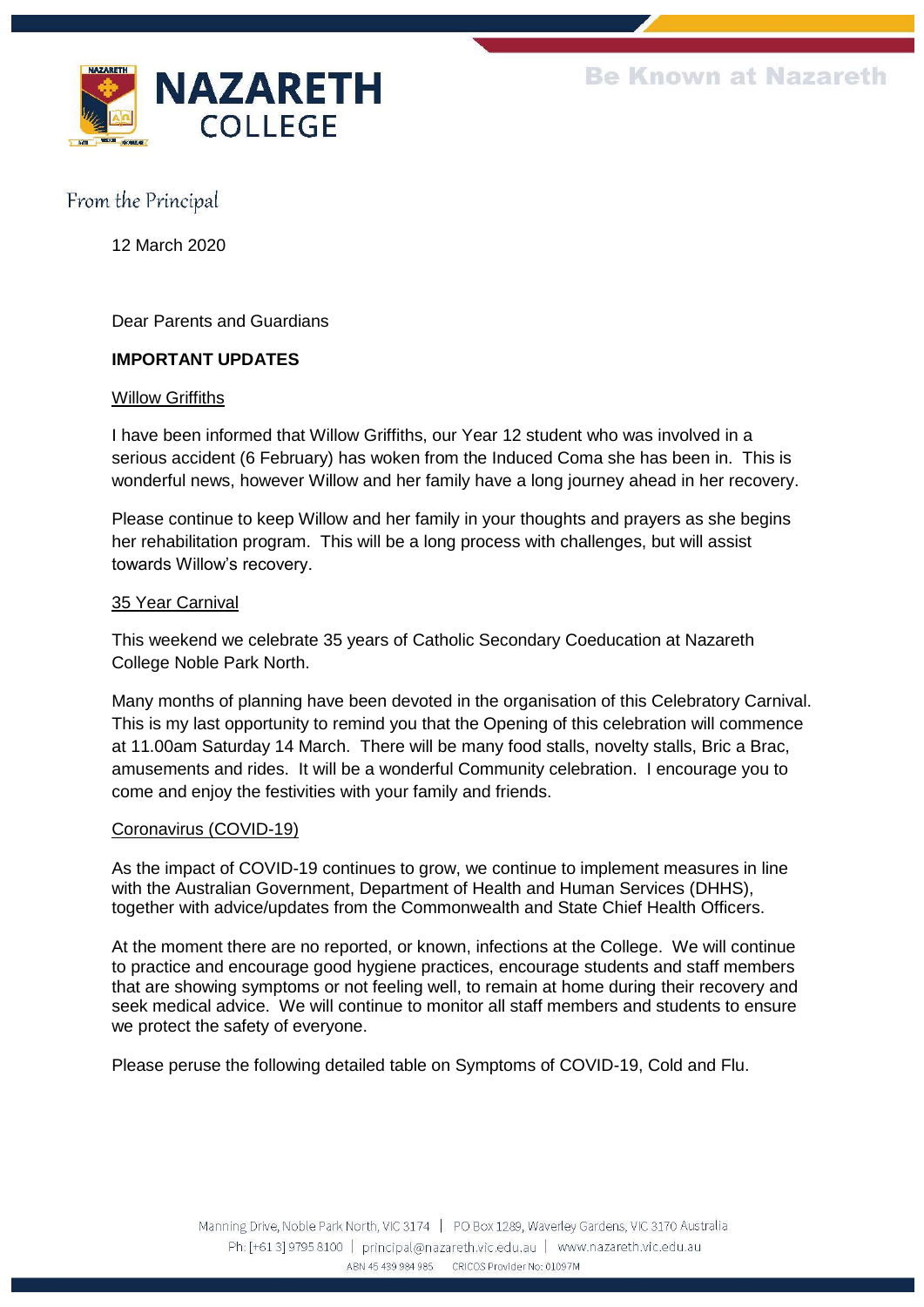

| Symptoms                      | Coronavirus<br>Symptoms range from<br>mild to severe | Cold<br>Gradual onset<br>of symptoms | Flu<br>Abrupt onset<br>of symptoms |
|-------------------------------|------------------------------------------------------|--------------------------------------|------------------------------------|
| Fever                         | Common                                               | Rare                                 | Common                             |
| Fatigue                       | Sometimes                                            | Sometimes                            | Common                             |
| Cough                         | Common*<br>(usually dry)                             | Mild                                 | Common*<br>(usually dry)           |
| Sneezing                      | No                                                   | Common                               | No                                 |
| Aches and<br>pains            | Sometimes                                            | Common                               | Common                             |
| Runny or<br>stuffy nose       | Rare                                                 | Common                               | Sometimes                          |
| Sore throat                   | Sometimes                                            | Common                               | Sometimes                          |
| Diarrhea                      | Rare                                                 | No                                   | Sometimes<br>for children          |
| Headaches                     | Sometimes                                            | Rare                                 | Common                             |
| <b>Shortness</b><br>of breath | Sometimes                                            | No                                   | No                                 |
|                               |                                                      |                                      |                                    |

Sources: World Health Organization, Centers for Disease Control and Prevention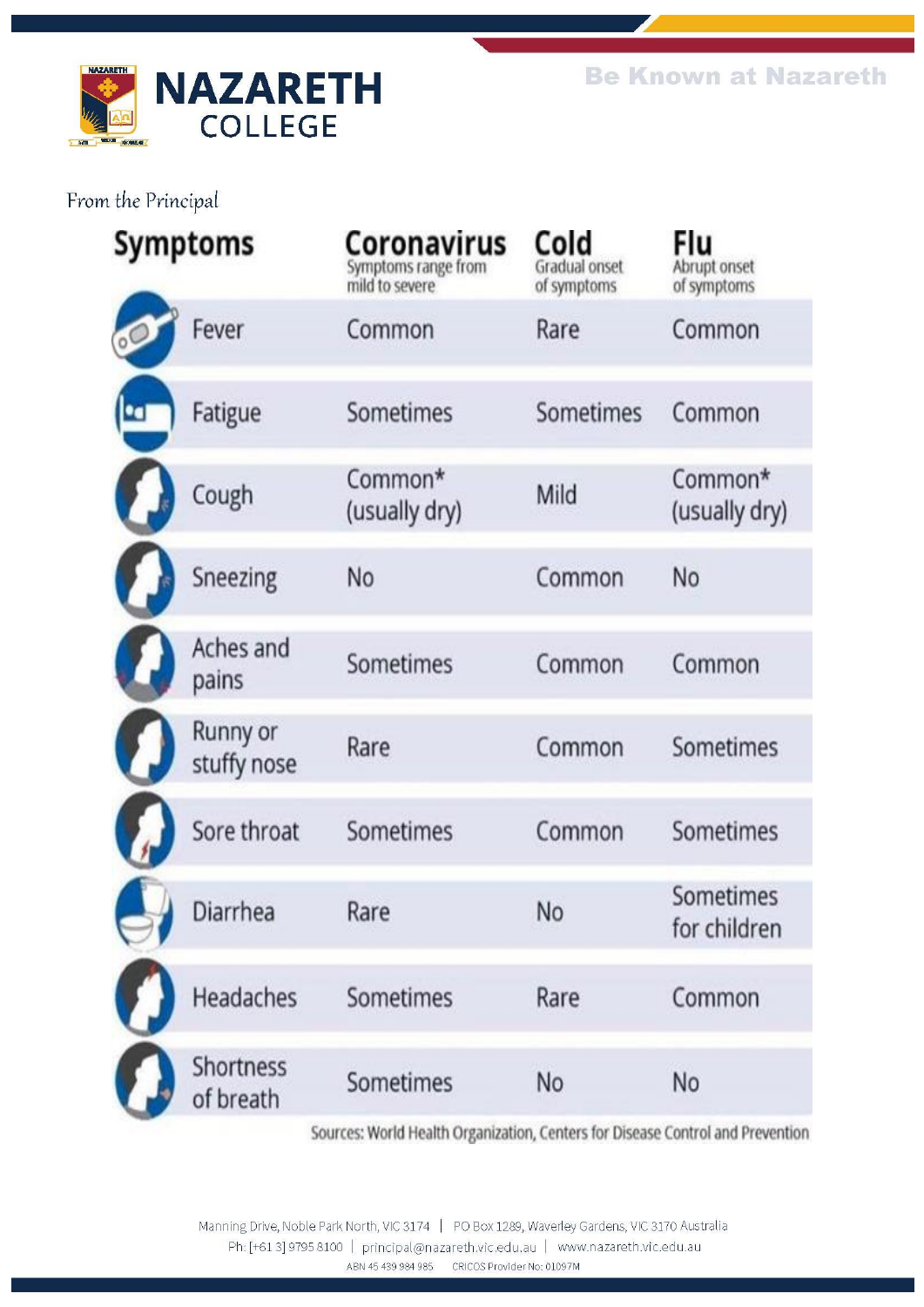

The following protocols have been implemented and will be adhered to:

- Staff and students cannot attend school for fourteen (14) days from the time they have:
	- $\triangleright$  Left or transited through mainland China:
	- ➢ Have been in close contact with a confirmed case of COVID-19;
	- ➢ Left or transited through Iran on or after 1 March 2020;
	- ➢ Left or transited through Republic of Korea (South Korea) on or after 5 March 2020;
	- $\triangleright$  All Australian citizens or permanent residents arriving from Italy are required to selfisolate for fourteen (14) days as from 11 March 2020;
	- ➢ Visitors from Italy are required to be isolated for fourteen (14 days) as directed by the Australian Authorities.

We anticipate that this list of countries will increase over the coming weeks and months. As information is continually being updated please check the following links:

<https://www.health.gov.au/news/health-alerts/novel-coronavirus-2019-ncov-health-alert> <https://www.education.vic.gov.au/about/department/Pages/coronavirus.aspx>

With the Term 1 break not too far away, any families or staff members intending to travel to any of the above destinations listed (or any that are added in time), will be required to selfisolate for fourteen (14) days on return into Australia. On return from any of the listed destinations, students or staff members will be required to supply a medical certificate declaring them symptom free of COVID-19.

For any families intending to travel overseas over the Term 1 break we request that you inform the College via your child's Pastoral Teacher.

As mentioned earlier, it is anticipated that listed countries will increase over the coming weeks and the same regulations will apply to these countries as outlined above by the Australian Government.

I thank you for the anticipated cooperation with this matter as it is imperative for the wellbeing and safety of all.

Current Arrangements at the College:

- The College will continue to focus on personal hygiene. We have numerous hygiene stations distributed around the College;
- The College has a clear plan in place if students/staff members present with flu like symptoms or any other identifiable COVID-19 criteria;
- The College is examining online teaching and learning platforms enabling students to work from home for periods of time in the event of a school closure;
- As of Monday 16 March 2020 many events where large groups of people will gather will be postponed or cancelled to minimise risk;
- Overseas travel and/or exchange visits have been cancelled or postponed;
- Outdoor Education camps and excursions will be reviewed and assessed and a decision made on if they will take place or be postponed.